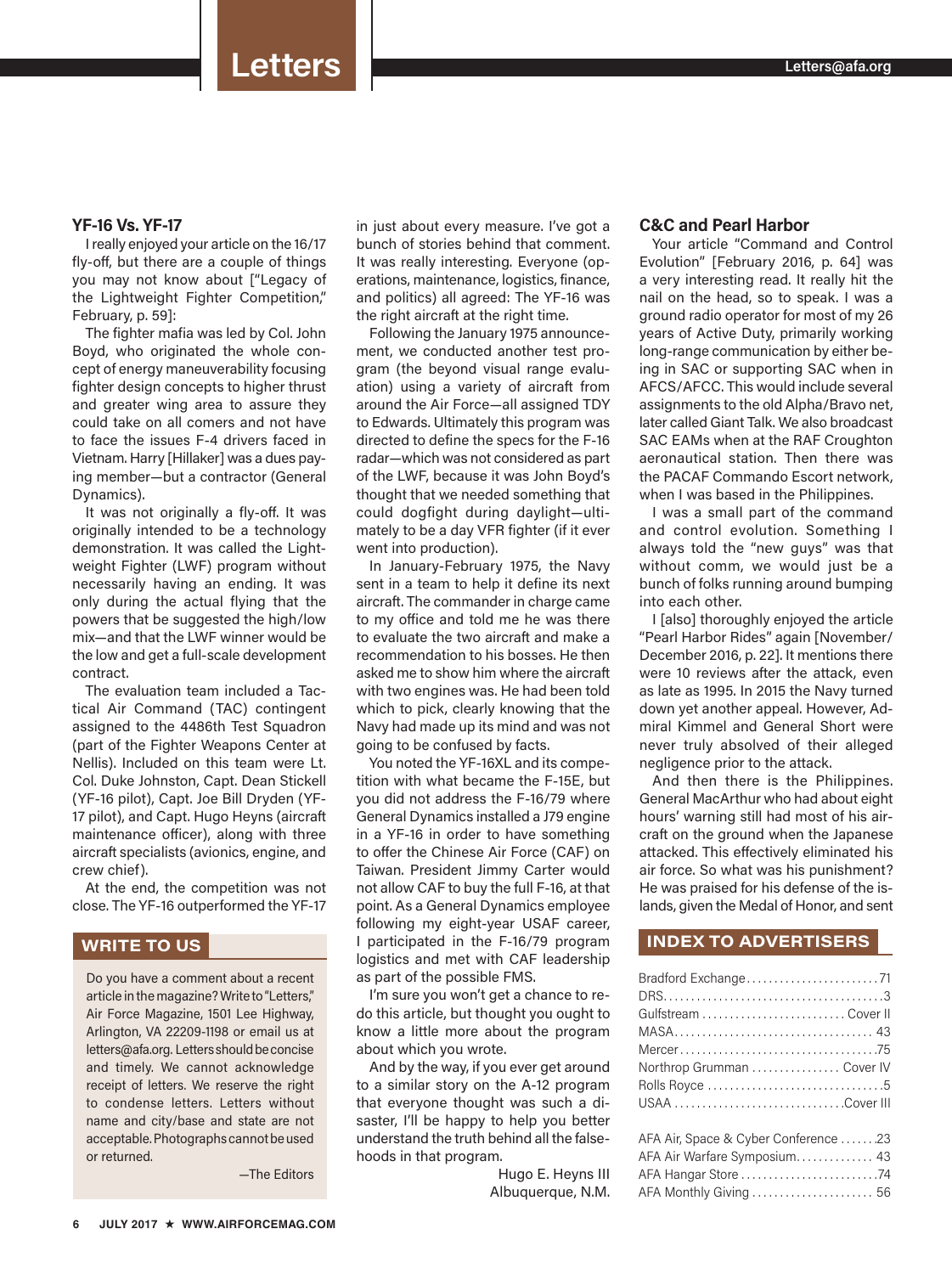—Aaron M. U. Church

missile field utility role. We will modify the "Gallery

**I've Seen This Movie Before …** Colonel Damm's letter ["Nukes Not for Everyone," June, p. 6] is another example of why I have the greatest respect for missileers. There are no truer patriots. For the record, I was never a member of that

However, I did spend 38 years acquiring and sustaining military systems, including eight years as the senior industry manager for the integrated sustainment of Minuteman. Thus I have some relevant but pessimistic experience regarding the prospects for a follow-on ICBM and what is likely to be happening to Minuteman today. I've seen this acquisition scenario play out too many times. In this case, it is about the Minuteman system, an engineering marvel that can continue for decades to be a ready, reliable, and capable deterrent, with overwhelming destructive force. However, like all aging systems it needs

of Weapons" UH-1 Huey/Iroquois entry.

elite group.

to Australia to raise an army to retake the Philippines, among other locations. So I guess in 1941-42, what America needed was a new hero and two scapegoats. It appears we got both.

SMSgt. David R. Caron, USAF (Ret.) Las Vegas

# **Helicopter Evolution**

The UH-1N replaced the HH-1H, not UH-1H for missile site support service. ["Gallery of Weapons," June, p. 95]. The HH-1H replaced the UH-1F. The TH-1H is a modified single-engine variant, not twin engine, used for flight training.

> MSgt. Hank Wiswell, USAF (Ret.) Spokane, Wash.

■ Retired Master Sergeant Wiswell's point about the single engine is correct, and the legacy variant can accurately be referred to as HH-1H (reflecting its original search and rescue role). SAR variants of the N model were similarly designated, though the UH-1N designation more accurately highlights its

# **SENIOR STAFF CHANGES**

**RETIREMENTS:** Lt. Gen. Christopher C. **Bogdan,** Lt. Gen. Samuel D. **Cox,** Maj. Gen. Eugene **Haase,**  Lt. Gen. Wendy M. **Masiello,** Maj. Gen. Scott D. **West.**

### **NOMINATIONS: To be Lieutenant General:** Bradford J. **Shwedo,** Giovanni K. **Tuck.**

**CHANGES:** Brig. Gen. (sel.) Dagvin R. M. **Anderson,** from Spec. Asst. to the Cmdr., UN Command & Combined Forces Command, US Forces Korea, Yongsan Army Garrison, South Korea, to Dep. Dir., Ops., PACOM, Camp H. M. Smith, Hawaii … Maj. Gen. Nina M. **Armagno,** from Dir., Strat. Plans, Prgms., Rqmts., & Analysis, AFSPC, Peterson AFB, Colo., to Dir., Plans & Policy, STRATCOM, Offutt AFB, Neb. … Brig. Gen. (sel.) Jason R. **Armagost,** from Dep. Dir., Current Ops., STRATCOM, Offutt AFB, Neb., to Cmdr., 379th AEW, ACC, Al Udeid AB, Qatar … Brig. Gen. (sel.) Craig R. **Baker,** from Chief, Checkmate Div., DCS, Ops., USAF, Pentagon, to Cmdr., 455th AEW, ACC, Bagram Airfield, Afghanistan … Brig. Gen. Sam C.**Barrett,** from Cmdr., Jt. Enabling Capabilities Command, TRANSCOM, Norfolk, Va., to Dir., Ops., Strat. Deterrence, & Nuclear Integration, AMC, Scott AFB, Ill. … Brig. Gen. Steven J. **Bleymaier,** from Cmdr., Ogden ALC, AFMC, Hill AFB, Utah, to Dir., Log., Engineering, & Force Protection, AMC, Scott AFB, Ill. … Brig. Gen. (sel.) Ryan L. **Britton,** from Dep. Dir., Acq., Missile Defense Agency, Ft. Belvoir, Va., to Dir., Global Reach Prgms., Office of the Asst. SECAF, Acq., Pentagon … Brig. Gen. Christopher A. **Coffelt,** from Commandant, AWC, AETC, Maxwell AFB, Ala., to Dep. Dir., Nuclear Ops., Global Ops. Directorate, STRATCOM, Offutt AFB, Neb. … Brig. Gen. Charles S.**Corcoran,** from Cmdr., 380th AEW, ACC, Southwest Asia., to DCS, Ops., Allied Air Command, Allied Command Ops., NATO, Ramstein AB, Germany … Maj. Gen. Clinton E. **Crosier,** from Dir., Plans & Policy, STRATCOM, Offutt AFB, Neb., to Dir., Operational Capability Rqmts., DCS for Strat. Plans, Prgms., & Rqmts., USAF, Pentagon … Brig. Gen. Allan E. **Day,** from Cmdr., Defense Log. Agency-Aviation, Richmond, Va., to Dir., Log., Civil Engineering, & Force Protection, AFMC, Wright-Patterson AFB, Ohio … Maj. Gen. Thomas H. **Deale,** from Dir., Ops., ACC, JB Langley-Eustis, Va., to Vice Dir., Jt. Force Dev., Jt. Staff, Suffolk, Va. … Brig. Gen. Evan C. **Dertien,** from Vice Cmdr., AF Research Lab, AFMC, Wright-Patterson AFB, Ohio, to Cmdr., 96th Test Wg., AFMC, Eglin AFB, Fla. … Maj. Gen. Michael A. **Fantini,** from Principal Dir. to the Dep. Asst. SECDEF for Middle East Policy, USD, Policy, OSD, Pentagon, to Dir., Global Power Prgms., Asst. SECAF, Acq., Pentagon … Brig. Gen. Eric T. **Fick,** from Dir., Global Reach Prgms., Office of Asst. SECAF, Acq., Pentagon, to Dep. Dir., Jt. Strike Fighter Prgm., USD (Acq., Tech., & Log.), Pentagon … Brig. Gen. (sel.) Derek C. **France,** from Sr. Exec. Officer to Vice CSAF, USAF, Pentagon, to Cmdr., 380th AEW, ACC, Southwest Asia … Brig. Gen. Andrew J. **Gebara,** from Dep. Dir., Nuclear Ops., Global Ops. Directorate, STRATCOM, Offutt AFB, Neb., to Vice Dep. Dir., Nuclear, Homeland Defense, & Current Ops., Jt. Staff, Pentagon ... Brig. Gen. (sel.)



## **Air Force Association**

1501 Lee Highway • Arlington, VA 22209-1198 **afa.org** Telephone: **703.247.5800** Toll-free: **800.727.3337** Fax: **703.247.5853**

# **AFA's Mission**

Our mission is to promote a dominant United States Air Force and a strong national defense and to honor airmen and our Air Force heritage.

#### **To accomplish this, we:**

- **Educate** the public on the critical need for unmatched aerospace power and a technically superior workforce to ensure US national security.
- **Advocate** for aerospace power and STEM education.
- **Support** the Total Air Force family and promote aerospace education.

# **Contacts**

| Field Services field@afa.org          |  |
|---------------------------------------|--|
| Government Relations grl@afa.org      |  |
| Membership  membership@afa.org        |  |
| News Media  communications@afa.org    |  |
| CyberPatriot  info@uscyberpatriot.org |  |

### **Magazine**

Advertising . . . **airforcemagsales@afa.org** Editorial Offices . . . . . . . . . . . . **afmag@afa.org** Letters to Editor Column . . **letters@afa.org** Wingman . . . . . . . . . . . . . . **wingman@afa.org**

# **Change of Address/Email**

In an effort to stay connected with AFA and your local chapter, please update your mailing and email addresses. Change of address requires four weeks' notice.

#### **To update your contact information:**

- **Email:** membership@afa.org
- **Visit:** The Members Only area of our website, afa.org
- **Call:** Our Membership Department at 1-800-727-3337
- **Mail** your magazine label, including your first and last name, to our Membership Department at 1501 Lee Highway, Arlington, VA 22209-1198